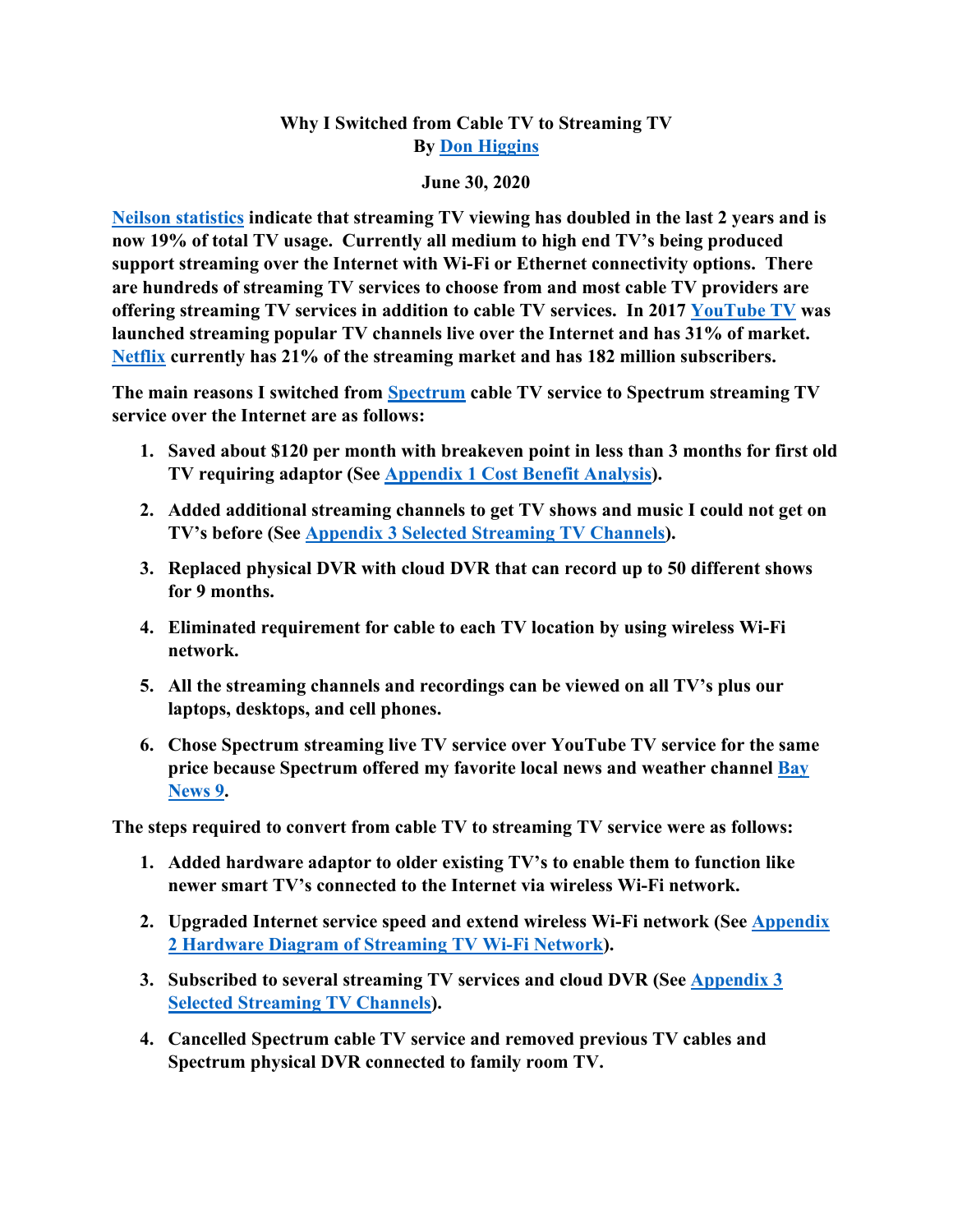**The conversion from cable TV to streaming TV was a multi-step process requiring some research and some trial and error. The first thing I learned was that if I wanted to directly connect a TV to streaming service via Wi-Fi, the TV had to be a [smart TV](https://www.digitaltrends.com/home-theater/what-is-a-smart-tv/) built in 2016 or later. For older TV's, an adaptor is required to connect the TV to Wi-Fi. After some research I ordered the least expensive [Roku Express](https://www.roku.com/products/roku-express) adaptor for \$30 to see if it worked. I connected the oldest 35" TV in the bedroom via HDMI cable to the Roku adaptor which connected to the existing Spectrum 200 Mbps cable modem in the study via Wi-Fi. It worked but two problems occurred. The Wi-Fi signal strength was poor, and the Roku remote that came with the Roku Express adaptor had no buttons to turn TV on or off or control the volume. I had to use the TV remote or go to the TV. For the family room 55" TV, I later bought the [Roku Ultra](https://www.roku.com/products/roku-ultra) device for \$100 which includes remote with buttons to control TV power and volume.**

**The next step was to upgrade my existing Spectrum cable 200 Mbps modem/router/phone to newer [Spectrum cable 400 Mbps](https://www.spectrumcustomers.com/spectrum-compatible-modem-routers/) modem/router/phone. I was hoping the newer modem/router would have stronger Wi-Fi network signal throughout the house, but it did not. The next step was to research Wi-Fi network extenders. I ended up buying a [Google](https://store.google.com/us/product/nest_wifi)  [Nest](https://store.google.com/us/product/nest_wifi) mesh Wi-Fi network which connects to the modem/router via Ethernet and can support multiple mesh network points which extend the Wi-Fi throughout the house. See [Appendix 2: Hardware Diagram of Streaming TV Wi-Fi Network](#page-4-0) and also [Appendix 4:](#page-6-0)  [Internet Download Speeds](#page-6-0) for Wi-Fi network performance. The Google Nest network also provides the added benefit of optional [Google Assistant](https://assistant.google.com/) by turning on microphone on each Google Nest point so you can ask Google questions such as "Hey Google what's the local weather".**

**The next step was to research streaming TV channels available and try one. None of the streaming services require contracts and can be cancelled at any time. My first choice was [YouTube TV](https://tv.youtube.com/welcome/?utm_source=pm&utm_medium=gs&utm_campaign=1006175) for \$50/month which included unlimited cloud DVR recording of shows. This service included all the basic TV channels we watched on Spectrum Cable TV except [Bay News 9](https://www.baynews9.com/fl/tampa) for local news and weather every 10 minutes. After more research, I found I could replace YouTube TV with Spectrum [Select streaming TV](https://www.s9.com/charter/charter-tv-.html) service plus an optional [Spectrum cloud DVR](https://www.spectrum.net/support/tv/cdvr-faq/) service to record up to 50 shows for the same price, so I switched to Spectrum TV streaming service. These basic streaming services all have the usual TV channels with ads which cannot be skipped while watching live TV. The ads can be skipped when watching the cloud recordings.**

**The final step was to research additional streaming TV channels to add TV shows and movies that we previously could not get with our cable TV service. We ended up adding the following additional streaming services: PBS, History Vault, Netflix, Sirius XM, Amazon Prime Music, and Amazon Prime Video. See [Appendix 3: Selected Streaming TV](#page-5-0)  [Channels](#page-5-0) for more details.**

**The user interface for controlling each streaming service consists of TV screen and remote. When TV is turned on, a screen displays the available streaming channels to choose from by using left/right/up/down arrows to select icon and press enter. If the remote supports**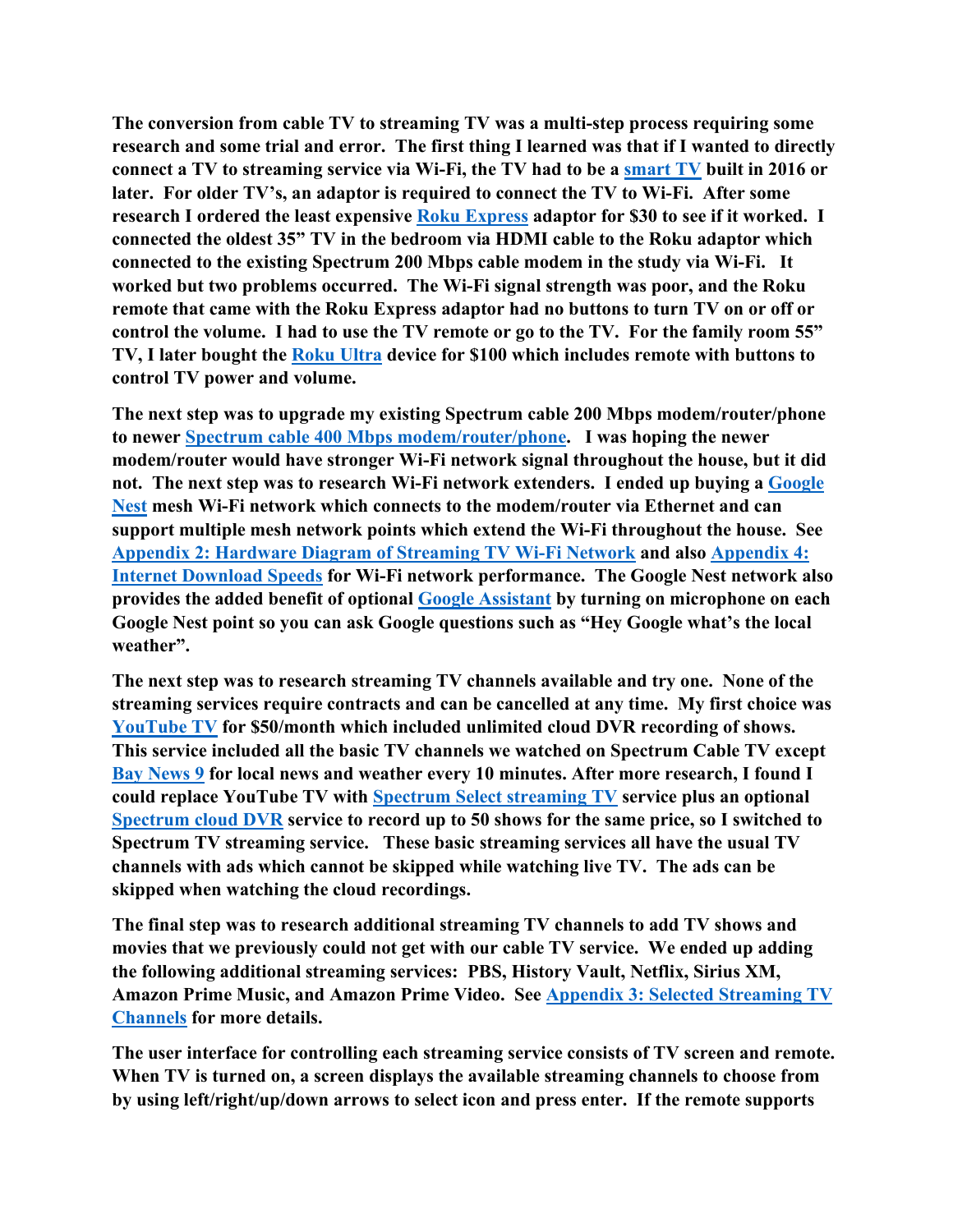**voice commands, you can say the name of the channel. There is also option to add new channel. Once a channel is selected, the display screen is different for each one. Spectrum TV defaults to bring up Bay News 9 live TV. To change to another live TV channel, press left arrow and then scroll up or down to desired channel and press enter. To switch to guide or library with recorded shows, press back button. Other streaming channels use different interfaces. When characters or numbers are required, a grid will be displayed on screen which you can use to enter characters.**

**The story would not be complete without mentioning a few detractors. With the Roku adaptors for older TV's, there are occasional momentary pauses where the TV's display the text "HDMI/DVI" for no more than a second or two. Research suggests these can be caused by faulty HDMI cables, adaptors not keeping up with conversion from Internet download format to TV format, or Internet slowdowns. I suspect upgrading to smart TV's which eliminates need for Roku adaptors will help. Additionally, a onetime setup detractor is the requirement to register each new streaming TV service for each TV using a computer to go to specified website and enter unique registration code displayed on TV and any required payment information.**

**In summary, I am glad I finally took the time to learn about streaming TV and convert from cable TV. Between news, weather, and some favorite shows, we watch 1-2 hours of TV each day. And during the current pandemic, we watch a few more movies. We are particularly enjoying more TV shows from PBS, History Vault, Netflix, and Amazon Prime Video. We also enjoy listening to our favorite music from Sirius XM and Amazon Prime Music. When the pandemic is over, we look forward to watching sports on TV again. It is worth noting that YouTube TV has a nice option for recording all the games for a specific team regardless of when or what channel they are on. As for the future of streaming TV, I believe it will continue to evolve rapidly and we will see more interactive options such as options to rate shows and surveys on what viewers would like to see. And perhaps a more standard [Graphical User Interface \(GUI\)](https://theblog.adobe.com/ask-the-uxperts-how-to-design-ux-and-uis-for-streaming-tv/) will be adopted.**

## **Appendixes:**

- **1. [Cost Benefit Analysis](#page-3-0)**
- **2. [Hardware Diagram of Streaming TV Wi-Fi Network](#page-4-0)**
- **3. [Selected Streaming TV Channels](#page-5-0)**
- **4. [Internet Download Speeds](#page-6-0)**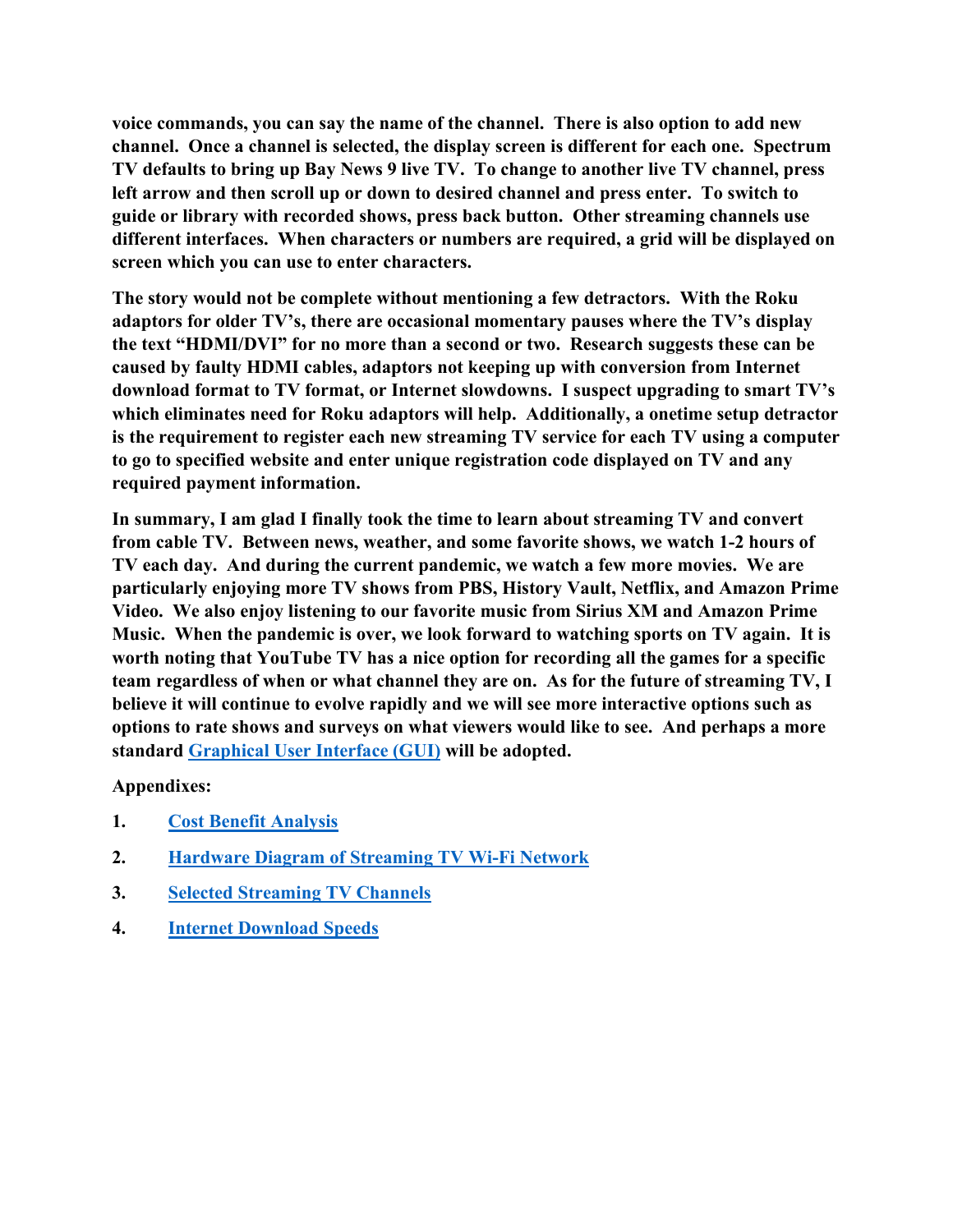## <span id="page-3-0"></span>**Appendix 1: Cost Benefit Analysis**

| Cost analysis of Spectrum cable TV service versus Spectrum streaming TV service                     |                                                                                                                       |  |  |  |  |
|-----------------------------------------------------------------------------------------------------|-----------------------------------------------------------------------------------------------------------------------|--|--|--|--|
| Cost                                                                                                | <b>Description</b>                                                                                                    |  |  |  |  |
| 260                                                                                                 | Previous Spectrum Internet 200 Mbps modem/router/phone, Spectrum cable TV,<br>and DVR                                 |  |  |  |  |
| 140                                                                                                 | New Spectrum Internet 400 Mbps model/router/phone, Spectrum streaming TV<br><b>Select service, Spectrum cloud DVR</b> |  |  |  |  |
|                                                                                                     |                                                                                                                       |  |  |  |  |
| 120                                                                                                 | Monthly savings for streaming TV versus cable TV service                                                              |  |  |  |  |
| Additional onetime costs for first TV (Roku only required if TV is older than 2016 or not<br>smart) |                                                                                                                       |  |  |  |  |
| Cost                                                                                                | <b>Description</b>                                                                                                    |  |  |  |  |
| 100                                                                                                 | Roku Ultra TV adaptor to connect TV via HDMI to Wi-Fi network with remote<br>including TV on/off and volume controls  |  |  |  |  |
| 250                                                                                                 | Google Nest mesh Wi-Fi network including router with Ethernet connection plus<br>first point for family room          |  |  |  |  |
|                                                                                                     |                                                                                                                       |  |  |  |  |
| 350                                                                                                 | <b>Total onetime costs for first TV</b>                                                                               |  |  |  |  |

**The break-even point is less than 3 months for first TV using Roku adaptor.**

**Note the Roku adaptor can be eliminated for newer [smart TV's](https://www.google.com/search?q=smart+4K%2FUHD+TV%E2%80%99s&oq=smart+4K%2FUHD+TV%E2%80%99s) after 2016 which start at about \$400.**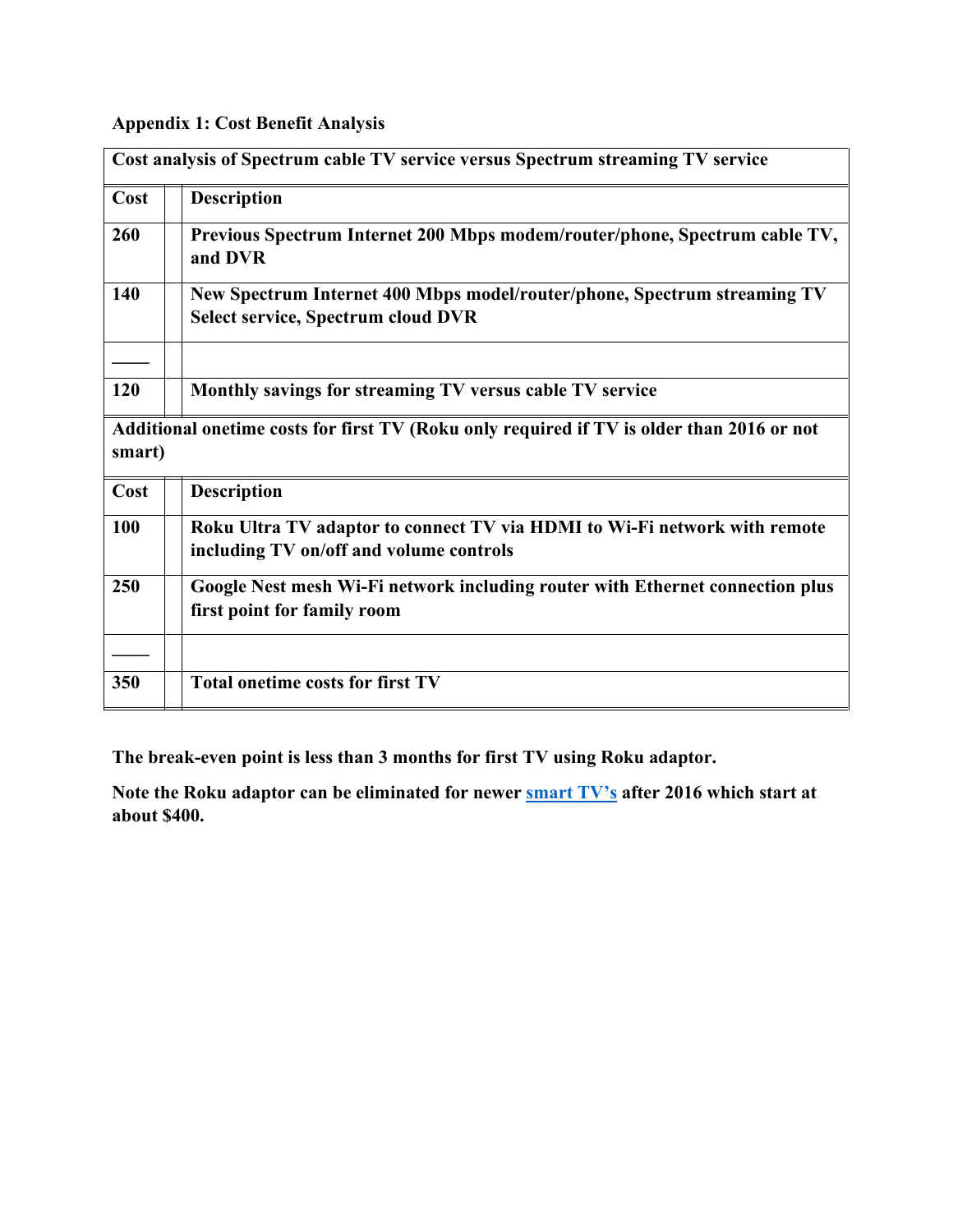<span id="page-4-0"></span>**Appendix 2: Hardware Diagram of Streaming TV Network**



**Spectrum fiber network coax cable connects to [Spectrum 400 Mbps modem/router/phone](https://www.spectrumcustomers.com/spectrum-compatible-modem-routers/) which has 4 device connections:**

**Ethernet cables connect modem to 2 PC's and one [Google Nest](https://store.google.com/us/product/nest_wifi) mesh Wi-Fi network router.**

**Telephone cable connects modem to home landline phone wireless system.**

**The [Google Nest](https://store.google.com/us/product/nest_wifi) mesh Wi-Fi network can have multiple points to cover up to 5,000 square foot house connecting TV's, laptops, and other devices.**

**Note each device in diagram also has separate 110-volt power cable.**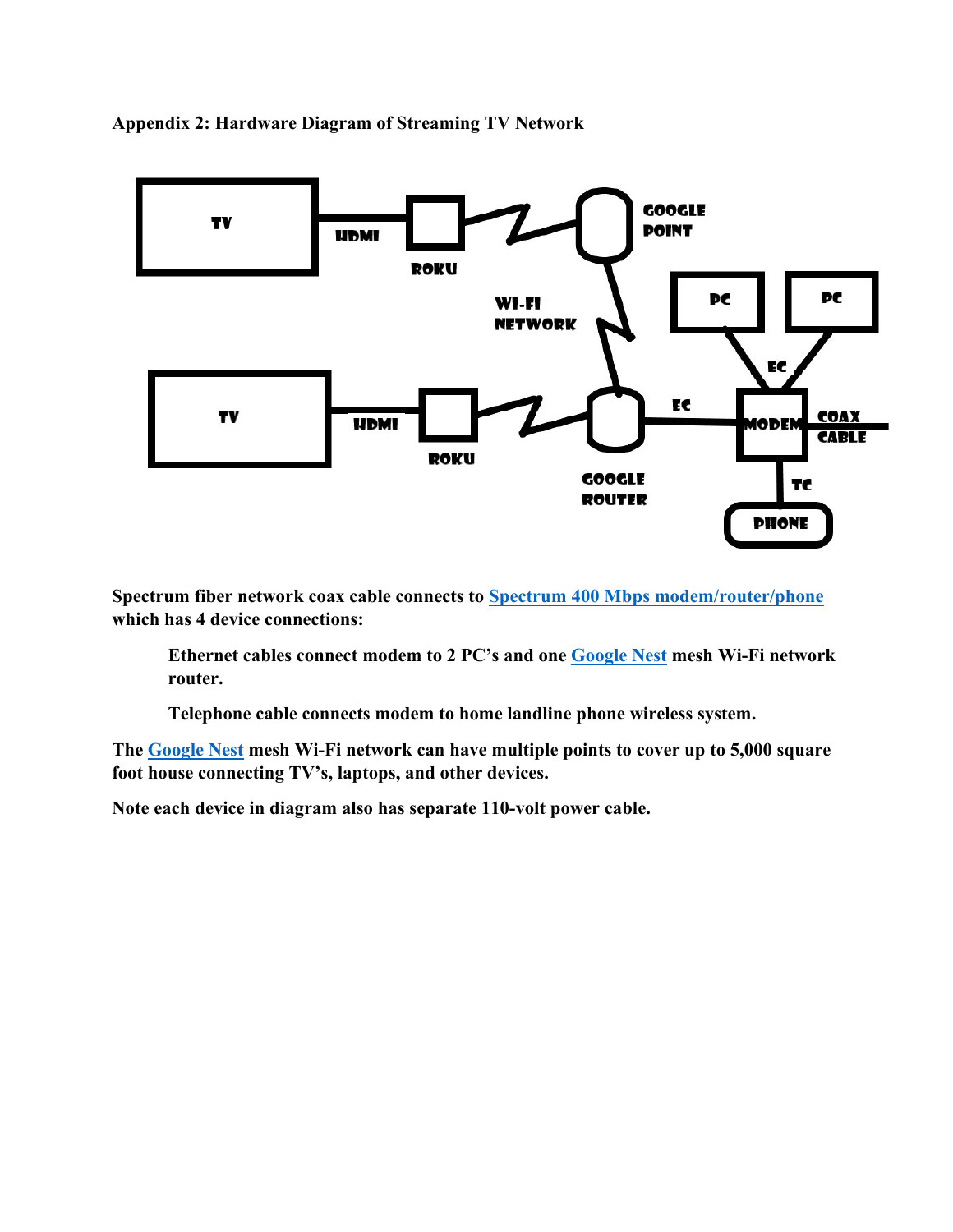|                                                     | <b>Monthly</b> |                 |                                                                                    |                                                                                                                                                  |
|-----------------------------------------------------|----------------|-----------------|------------------------------------------------------------------------------------|--------------------------------------------------------------------------------------------------------------------------------------------------|
| <b>Streaming Channel</b>                            | Cost           | <b>Channels</b> | <b>Description</b>                                                                 | <b>Notes</b>                                                                                                                                     |
|                                                     |                |                 |                                                                                    |                                                                                                                                                  |
| <b>Spectrum Select TV</b>                           | 45             | 125             | ABC, Baynews9, CBS,<br>CNN, ESPN, FOX,<br>History, MSNBC, NBC,<br><b>SEC, WEDU</b> | Menu: Live TV, Guide,<br>Library, Search. Use left<br>arrow, then scroll to select<br>live channels easily.                                      |
| <b>Spectrum Cloud</b><br><b>DVR</b>                 | 5              |                 | <b>Recorded shows</b>                                                              | Allows recording of up to<br>50 TV shows for 90 days.<br>Select shows to record using<br>guide. Use library to select<br>recorded shows to play. |
| <b>PBS</b>                                          |                |                 | <b>Documentaries including</b><br><b>Downton Abby and</b><br><b>Victoria</b>       | <b>Minimum \$60 donation for</b><br>PBS passport option to<br>watch all episodes. Limited<br>ads.                                                |
| <b>History Vault</b>                                | 5              |                 | <b>130 documentaries</b><br>including "The Men<br><b>Who Made America"</b>         | Scroll alphabetical list of<br>documents forward or<br>backwards to select video.<br>No ads.                                                     |
| <b>Netflix</b>                                      | 15             |                 | <b>Movies and TV series</b><br>including West Wing,<br><b>The Crown</b>            |                                                                                                                                                  |
| <b>Sirius XM Radio</b>                              |                | 300             | Y2K Country music (no<br>videos)                                                   | <b>Streaming included with</b><br>auto radio subscription. No<br>ads.                                                                            |
| <b>Amazon Prime</b><br><b>Music</b>                 |                |                 | Make playlists via PC                                                              | <b>Included with Amazon</b><br>Prime. No ads.                                                                                                    |
| <b>Amazon Prime</b><br><b>Video</b>                 |                |                 | Free and on demand<br>movies                                                       | <b>Included with Amazon</b><br>Prime. No ads.                                                                                                    |
|                                                     |                |                 |                                                                                    |                                                                                                                                                  |
| <b>Other Streaming</b><br><b>Channels Evaluated</b> |                |                 |                                                                                    |                                                                                                                                                  |
| <b>YouTube TV</b>                                   | 50             | 70              | ABC, CBS, CNN, ESPN,<br>FOX, History, MSNBC,<br>NBC, SEC, WEDU                     | <b>Includes unlimited cloud</b><br>DVR with recordings for 9<br>months                                                                           |

<span id="page-5-0"></span>**Appendix 3: Selected Streaming TV Channels**